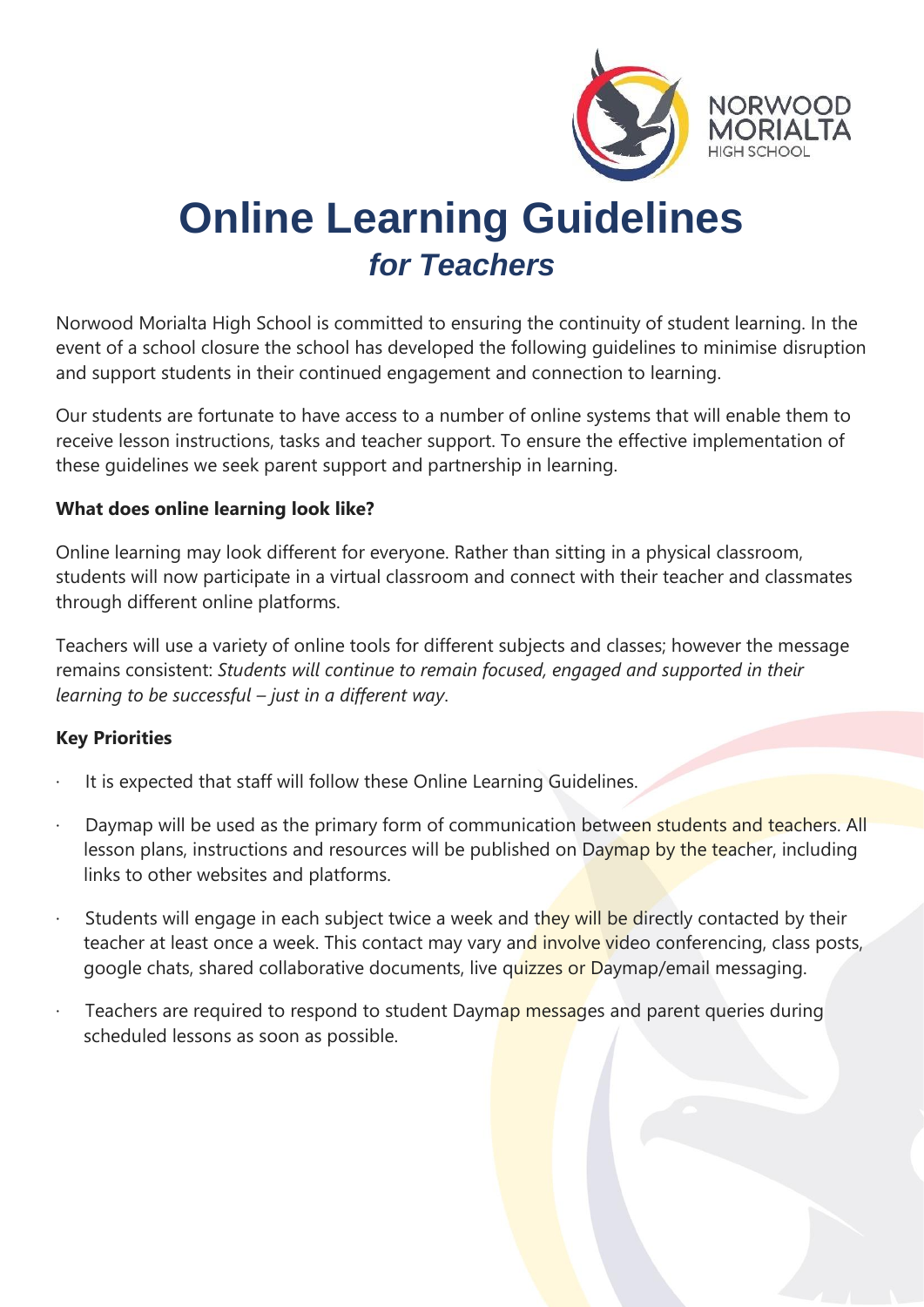## **Expectations and Guidelines**

To ensure the effective and consistent delivery of teaching and learning programs all teachers are expected to follow these guidelines:

- **Timetable:** Plan lessons to be delivered as per the standard lesson times on your timetable.
- **Lesson plans and instructions:** Provide instructions via Daymap lesson note for each lesson.
- **Example 20 Filter's Check-in:** You are expected to undertake one 'live' check-in with your students during one of your timetabled lessons each week. For example a video conference, live chat or live quiz. This is a valuable opportunity to check student's understanding and to monitor their progress and wellbeing.

#### *Protocols for 'Live' Chats for teachers and students:*

- Develop and reinforce protocols with students:
	- Be prepared for online interactive session so that the time can be used to ask questions, undertake collaborative work and connect with others in the class
	- Join sessions on time
	- Engage respectfully and use appropriate language with all participants
	- Request that students mute their microphone, unless speaking
	- Wear school uniform polo, shirt of jumper for sessions
- **Seek permission before commencing any recording**
- **Encourage students to actively participate and contribute in group** discussions/collaborations
- Be appropriately dressed in a professional manner for 'live' sessions.
- **Extra dance:** Students are automatically marked as home-study for any lessons that do not involve a live component (eg the students do not need to participate in a video conference). Mark students as either present (tick) or select 'Offline" in the drop-down menu for scheduled real time (live) interactions. Follow up for non-attendance to two live sessions (as per protocols).
- **Example Support:** Respond to any student messages during the normal scheduled lesson or as soon as possible.
- **Example 15 Instructions:** Instructions must be provided for each lesson. These should be designed to allow students to complete their work for your subject during their scheduled lessons.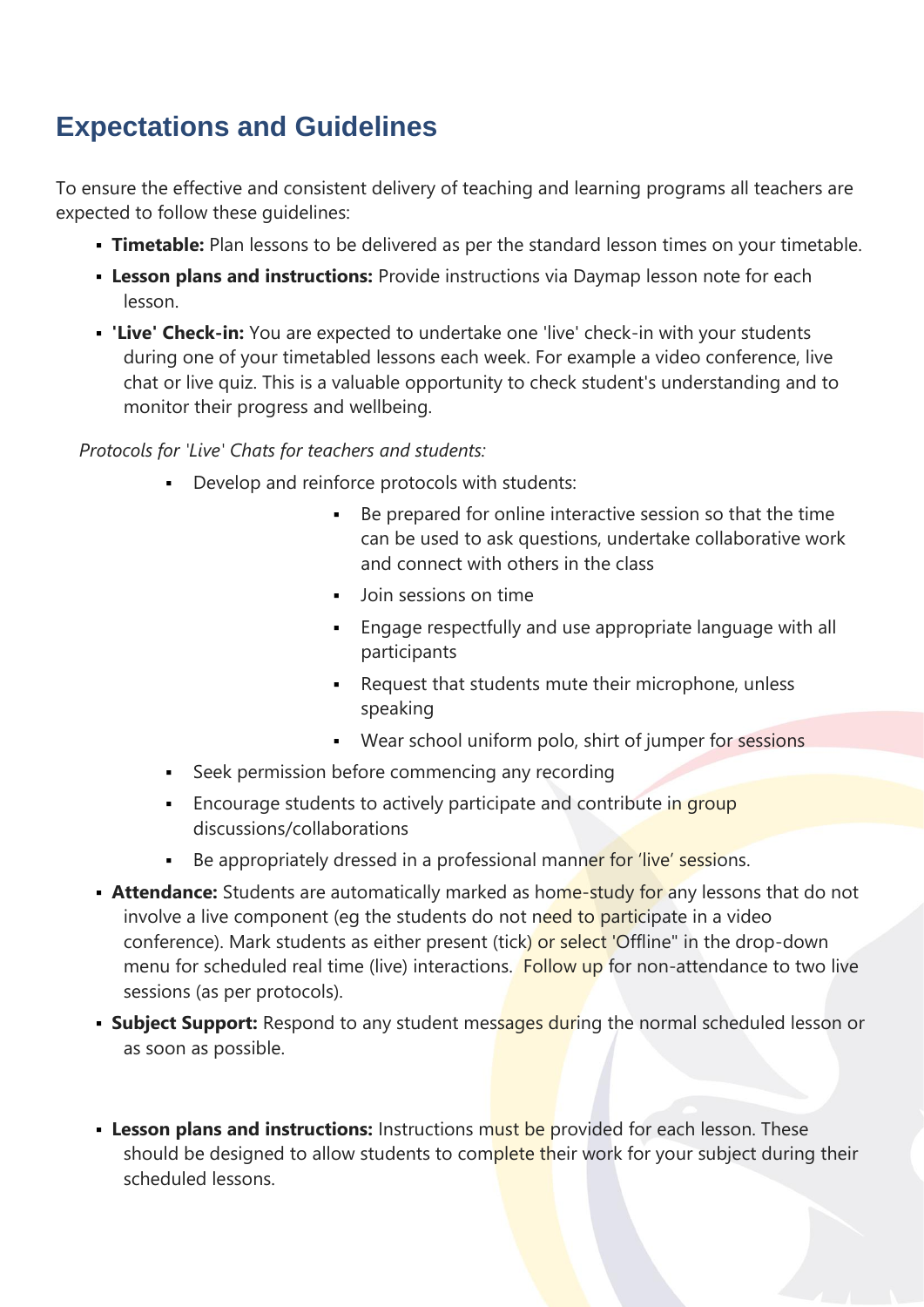- **Modification of Tasks, Programs and Due Dates:** Modify tasks and programs to ensure that lessons and tasks for your subject can be completed at home in an online environment. *For example, consider how practical lessons could be delivered in a different way.* Any changes to due dates or task requirements must be communicated via lesson notes and Daymap tasks. SACE teachers should record any changes on the Addendum in their SACE LAPs.
- **Example 1 Student Support:** All teachers must accommodate for students with learning needs, EAL backgrounds and special provisions.
- **Exament Tasks and Marking:** Publish formative and summative assessment tasks via Daymap. Ensure grades and comments for these tasks are published within two weeks of task completion. Teachers will follow up with students and parents for non-submission of work as per the process outlined in the 'Monitoring Student Engagement and Wellbeing' section.

**Breaks:** It is recommended that staff take a break away from their screens between lessons and for the entirety of scheduled break times.

### **Pedagogy to Support Online Education**

The remote and online delivery of teaching requires a pedagogical shift to ensure effective student engagement and learning. This shift involves using new approaches and re-designing learning and assessment programs, where possible. A traditional approach, particularly direct instruction or "chalk-and-talk", will not be an effective method in an online environment. Effective online education involves a varied, flexible and personalised approach.

Variation involves the use of different approaches and tools to support student engagement. These approaches can include a combination of the following:

- **Live lessons** delivered through live streaming or video conferencing
- **Recorded lessons** delivered through vodcasts, screen-casts or presentations (with video or voice-overs)
- **Digital resources** such as articles, videos, eBooks, apps (including STILE Science App) or websites, for students to engage in
- **Formative assessment** through forms, quizzes and other tools to measure understanding
- **Live discussions** via chats or video conferencing
- **Discussions** through forums or posts where students and teachers can make comments to collaborate
- **Digital task creation and feedback.** This can be collaborative or individual and be based on Google documents or Word 365. These cloud-based programs can allow teachers to provide comments and feedback within the task.

This teaching and learning program is brought together and delivered through a Virtual Learning Environment.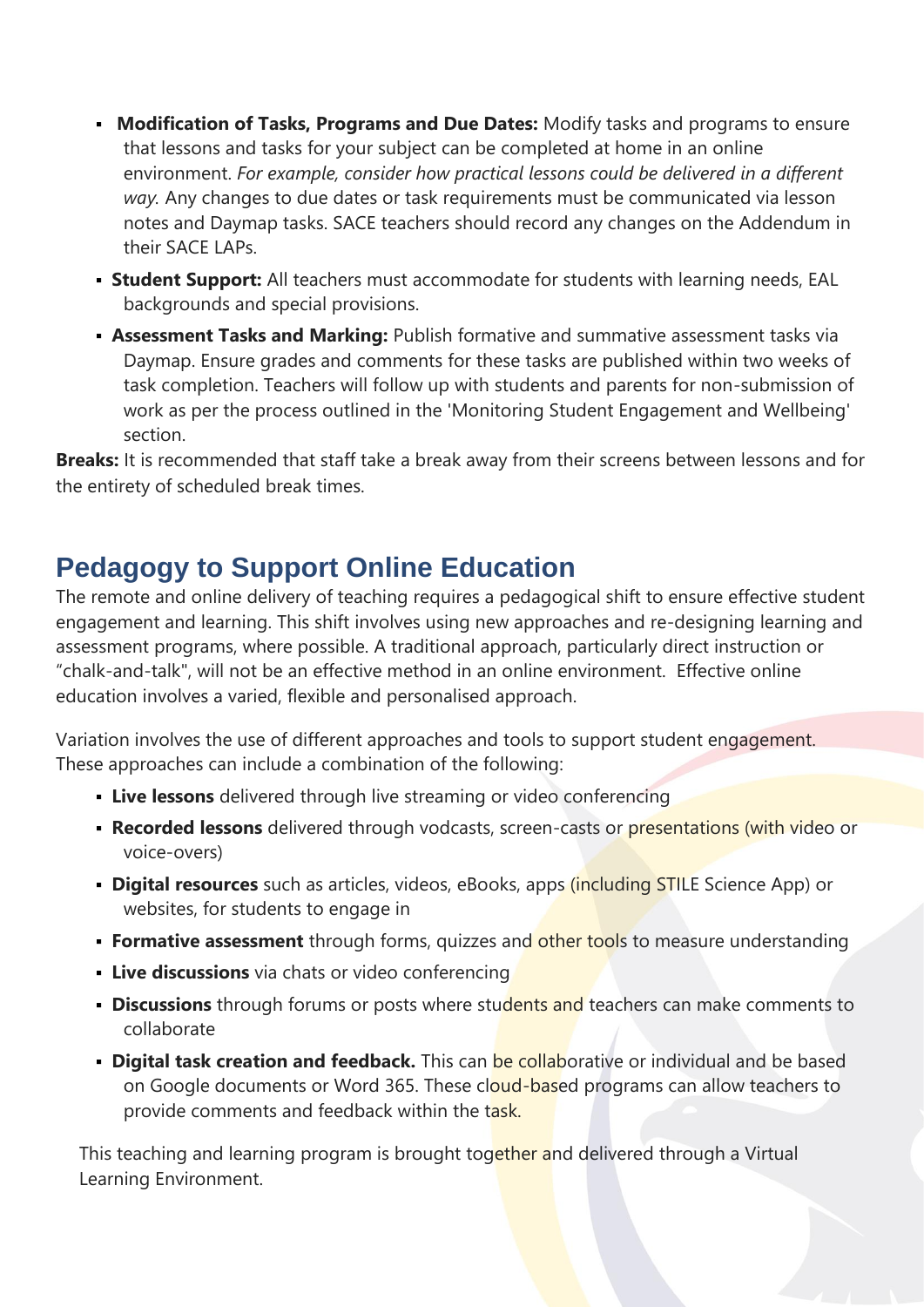Flexibility and personalisation ensures that all students are supported and can engage in the learning program. This involves having all learning materials accessible online at any time, having negotiable deadlines (where required) and open tasks with options to facilitate student choice. To support this flexibility, where students will be completing tasks at home, traditional tasks will need to be modified, especially in practical subjects such as PE, Science, D&T and Art. Teachers of these subjects will need to consider creative ways for students to demonstrate evidence of their learning.

#### **Online Learning and Virtual Learning Environment**

Effective online education involves the planned and considered use of various digital learning applications and platforms to create a Virtual Learning Environment. A virtual learning environment (VLE) is the use of a range of digital learning tools to actively engage students in a sequenced, online learning program. This delivery should be centred around one platform which becomes the virtual classroom, such as Google Classroom, Teams or sites, which brings the learning to one central location. Daymap is a Learning Management System that is used to mark attendance, post lessons instructions, and publish tasks and results.

As in a traditional classroom, the teaching and learning program must be carefully planned and considered to ensure all students are able to access their learning. Simply using a range of technologies is not enough. They must be used as a part of a planned and organised learning program.

#### **Key requirements:**

- Clear instructions are posted for students as a lesson note on Daymap. These can include links to other platforms that form your class' Virtual Learning Environment. You could also include the learning intentions, so that students have a clear understanding of the purpose behind the lesson, tasks and activities.
- Students may contact their teacher for support via Daymap messaging. Teachers should respond to students during lessons or otherwise as quickly as practically possible.
- Use a range of strategies (refer to previous list) to create an engaging Virtual Learning Environment. This should not just be uploading tasks sheets and resources for students to view. There must be opportunities for collaboration and active participation.
- **EXECT** Set clear expectations. These can include completion dates and timelines to ensure that students have a clear understanding of what they need to complete.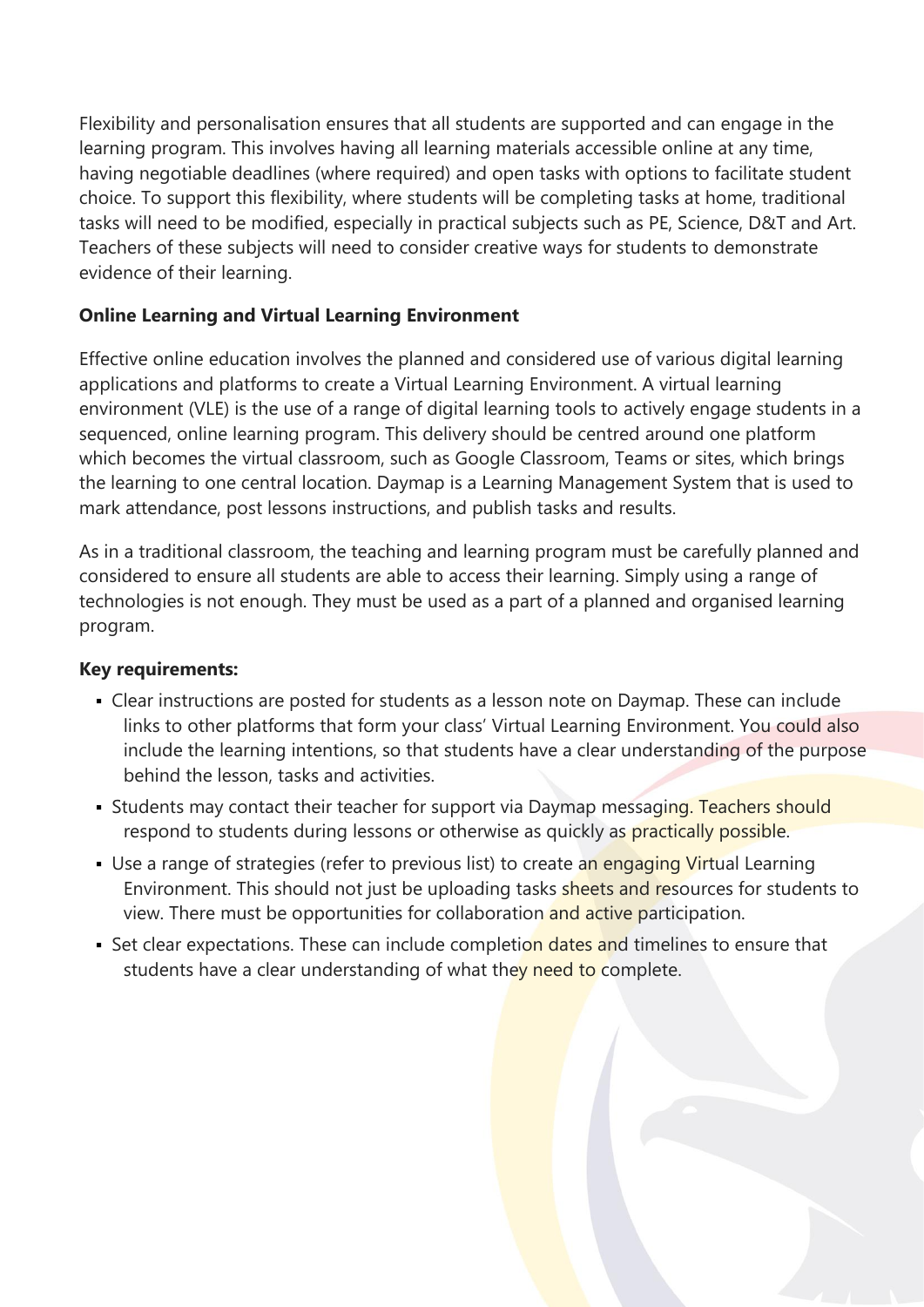# **Supporting Student Engagement**

All students are expected to actively participate in online learning by attending live lessons and completing tasks. Like in a physical classroom, teachers are expected to monitor the participation and engagement of students. This monitoring takes place through marking attendance for live lessons via Daymap, setting formative and summative assessment tasks, interacting through 'live' lessons and following processes to manage incomplete work.

#### **Attendance**

Teachers are required to mark students as either present (tick) or offline/absent (red cross) for 'live' sessions of on-site face-face lessons. It is essential that rolls are marked accurately as parents will be automatically informed if their child is marked offline/absent for any lessons.

If a student is absent for two consecutive sessions then the teacher needs to follow up immediately with the parent/caregiver and check-in with the student. These actions must be documented in Daymap Notes.

Teachers should refer attendance concerns to LCLs by completing the online referral form.

#### **Assessment and Submission of work**

Teachers will provide students with formative and summative assessment tasks to demonstrate their understanding. These tasks must be accompanied with a detailed task sheet with clear instructions, IBMYP criteria (rubric) or SACE Performance Standards and support resources. Students will be expected to upload their work on Daymap or to One Drive, as per teacher instructions.

Feedback and assessment results will be published on Daymap.

In the situation that a student does not submit work, then teachers should follow the procedures outlined on the 'Monitoring Student Engagement and Wellbeing' page.

#### **Referrals**

Teachers will be able to raise concerns and make formal referrals for additional follow up by completing an online form. Please refer to the 'Monitoring Student Engagement and Wellbeing' page for more information.

#### **Fortnightly Interim Progress Checks**

During PLC sessions in Weeks 2, 4 and 6, teachers will be required to complete a quick online interim progress check on students in their classes. This check will enable teachers to highlight progress.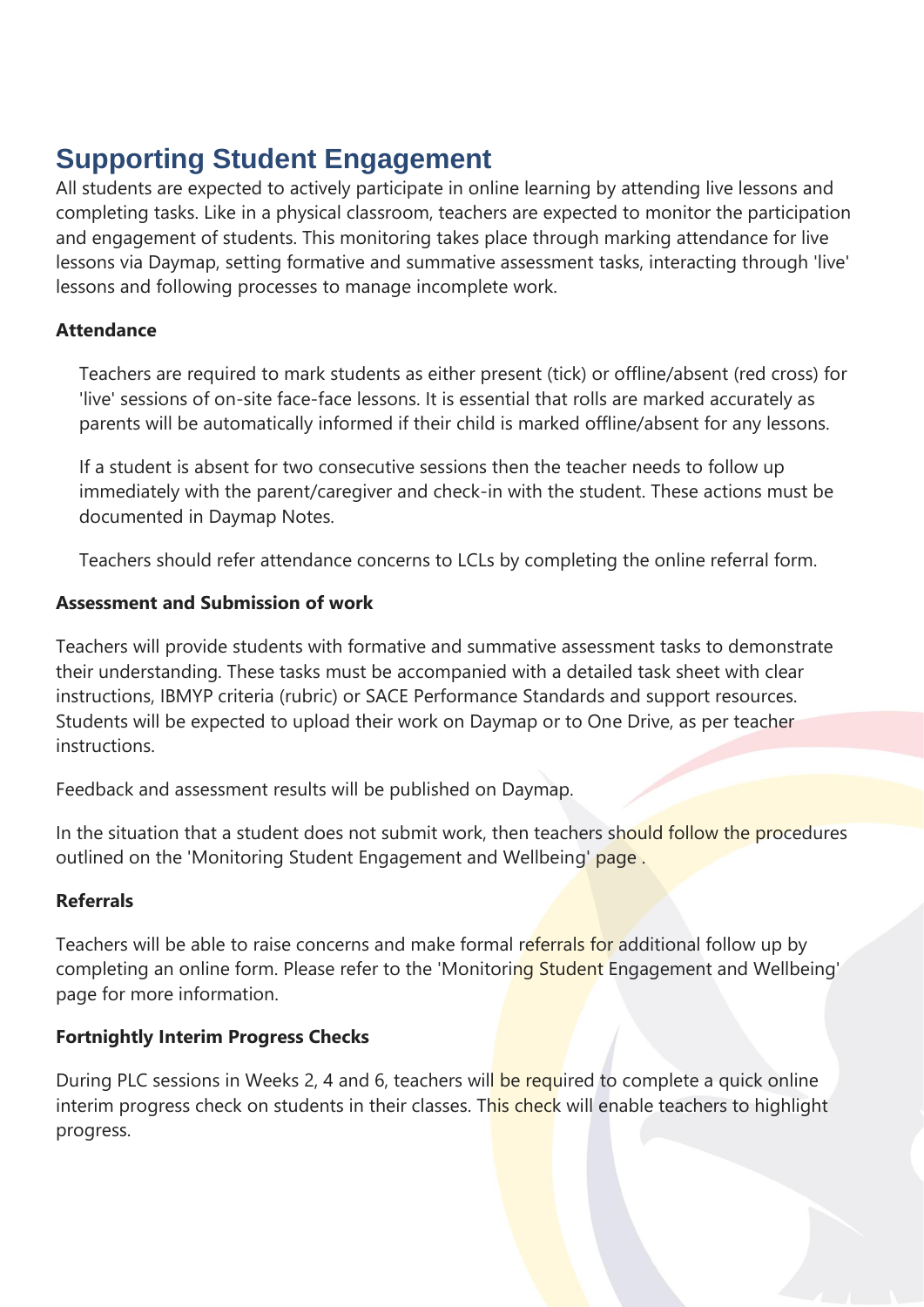# **Supporting Student Wellbeing**

The move to online learning will be a significant change for adolescent learners. This transition will involve establishing new routines and schedules and may involve increased responsibilities at home for some students. This change, and the impact of the pandemic on our society will have an impact on our students' mental and emotional health. The focus on student wellbeing must remain at the centre of everything we do, as we support them through this uncertain period of time. This support is based on continuing positive relationships and connections with students, creating a safe and supportive learning environment, and monitoring their mental and emotional health.

#### **Further Actions Required:**

- **EXTEND 15 All staff are expected to monitor student wellbeing during 'live' sessions and messaging.**
- **· Teachers should document any concerns in Daymap Notes. Urgent concerns should be** forwarded to the Wellbeing Team immediately. All other concerns need to be referred to Campus Management Teams by completing the Student Engagement Monitoring Form on the 'Monitoring Student Engagement and Wellbeing' section.
- **.** If necessary, teachers may need to complete an eCARL (Mandatory) Report at [https://www.childprotection.sa.gov.au/reporting-child-abuse/report-child-abuse-or](https://www.childprotection.sa.gov.au/reporting-child-abuse/report-child-abuse-or-neglect)[neglect](https://www.childprotection.sa.gov.au/reporting-child-abuse/report-child-abuse-or-neglect) . A copy of the notification summary needs to be emailed (or given) to both Jacqui (Principal) and the relevant Deputy Principal.

#### **Online Safety**

To ensure the safety of our staff and students in a virtual learning environment we recommend that:

- All digital contact is related to teaching and learning or wellbeing
- No sharing of personal internet locations, correspondence of a personal nature via social media, internet posting, or use of private online chat rooms
- No uploading or publishing still/moving images or audio recordings of students to any location other than Teams, Daymap or Google Classroom
- Avoid one to one delivery/ chats/ communication between staff and students.

#### *More information is on the 'Monitoring Student Engagement and Wellbeing' page.*

## **Supporting and Mentoring students in PL Groups**

STILL IN PROGRESS…..

Students are expected to complete a weekly check-in **activity** to provide an update to their PLG teacher about. Priority will be for PLG teachers to check-in and connect with students in PLG.